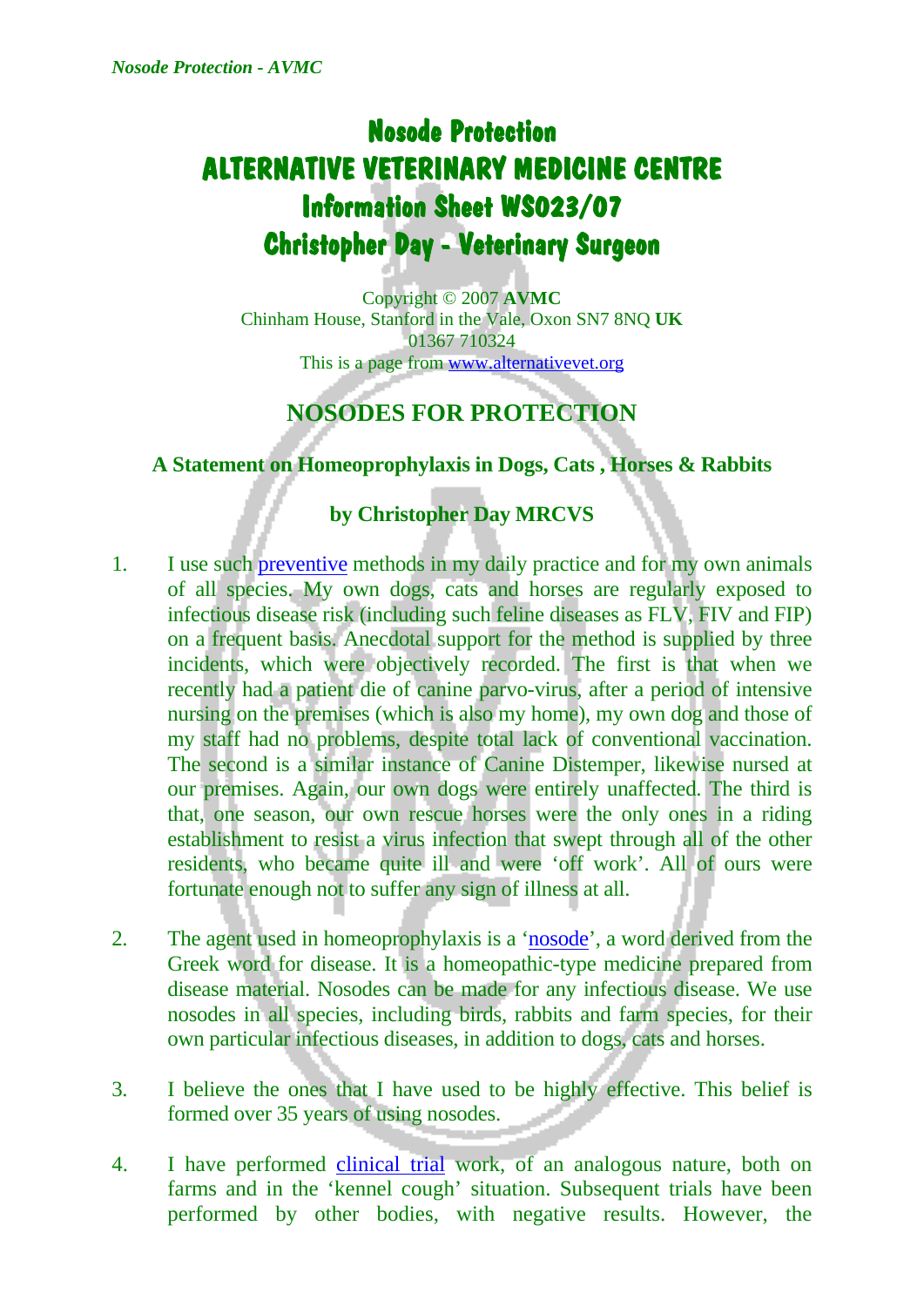researchers involved have chosen not to follow certain [guidelines](http://www.alternativevet.org/Research%20Discussion%20Paper%20WS012-07.pdf) that have been formulated in the light of experience in the field.

- 5. This trial work does shows very positive results. See 'research' link below.
- 6. The trial work is in an *analogous* situation simply because we have no opportunity for mass testing in the field with regard to Distemper and Parvo virus for instance (no large collections of unvaccinated dogs upon which to perform clinical trials). I am not willing to perform laboratory animal studies, which would involve purposely challenging healthy animals with disease and observing results, because that would be against my veterinary version of the *hippocratic oath* (see [RCVS Oath\)](http://www.alternativevet.org/rcvs_oath.htm).
- 7. Because clinical trial work is more difficult to set up than laboratory work, and it is much more expensive and time-consuming to do, there is a paucity of such work published. Funding is not readily available, as there are not the lucrative returns that arise from research into conventional drugs. Furthermore, drug companies, who do have the funds to do this sort of research, are unlikely to want to do it, since positive results would be likely to cause immense loss of income.
- 8. Many of our clients and other dog carers around the UK report successful protection against such dog diseases as Distemper, Hepatitis, Leptospirosis, Parvovirus and Kennel Cough. Similar reports have been received for horses and cats, for the commonly vaccinable diseases. Many rabbit owners, whether of house pets or large colonies, report total lack of myxomatosis. However, such evidence, while representing very large numbers of single animals and obviously significant in itself, does not constitute absolute *proof* of efficacy and has to be rated anecdotal in nature.
- 9. We do supply certificates to show that we have **supplied** clients with the material for the protection of their dogs.
- 10. As I see it, the official community will not yet consistently accept these certificates.
- 11. On no account do I sign normal vaccination certificates when giving nosodes as, again, that would create unfortunate confusion with conventional vaccination and would amount to perjury since a) it is **not** conventional vaccination, b) I do not administer it myself and therefore cannot verify that it has been done.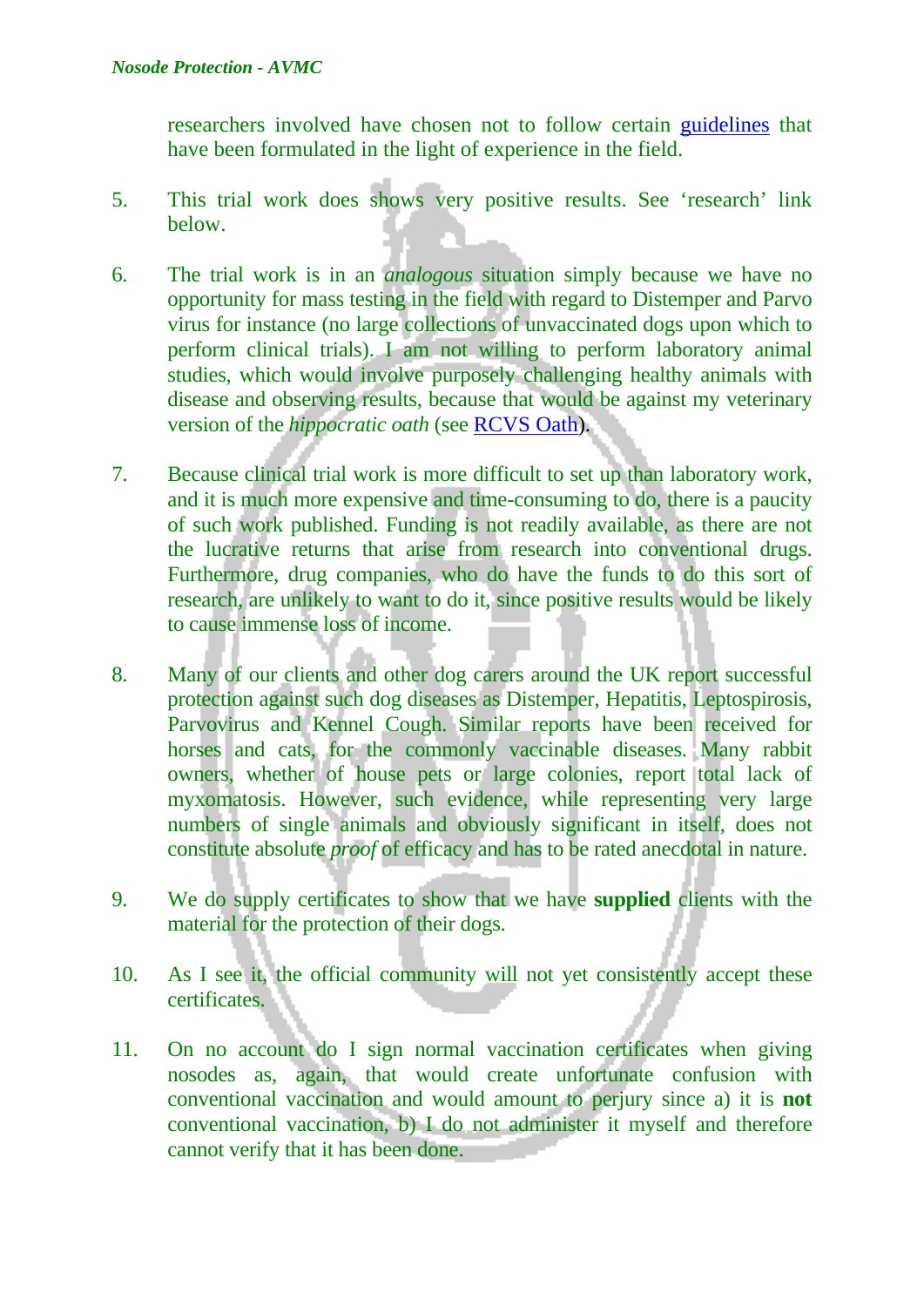- 12. I am very careful not to confuse the **homeopathic method** (involving the use of *nosodes*) with **vaccination**, since such confusion could lead to misunderstandings and false claims.
- 13. I am of the opinion that conventional vaccination, with its intended attack on the immune system, is responsible for creating immune imbalance, and consequent illness, in a great many animals.
- 14. We certainly see a large number of our patients, balanced and apparently 'cured' of chronic disease homeopathically, only to relapse immediately after a subsequent booster vaccination.
- 15. We see a large proportion of chronic diseases (circa 80%), including skin disease, colitis etc. start within three months of a vaccination event, when an actual starting date can be defined. No 'cause and effect' relationship has been established and it would be very difficult so to do in any single case but the frequently recurring and statistically large temporal coincidence is extremely worrying.
- 16. There are many cases in which disease starts up within days of vaccination. These are rarely reported under the [SARSS scheme,](http://www.alternativevet.org/sarss.htm) run by the VMD. The result is that data on vaccination reactions are not easily found.
- 17. All vaccine manufacturers state in their 'data sheets', which are legal documents, words to the effect that '*only healthy dogs should be vaccinated*'. For this reason, the large majority of my patients, being ill with chronic disease when presented, should not be revaccinated, although many have continued to receive boosters while ill.
- 18. There is no real scientific evidence of the need for annual vaccination and certainly not for repeating the primary course, should an annual booster be missed.
- 19. I am not aware of any scientific evidence for the need for circulating antibodies, in order for an animal to be able to withstand infectious disease. The current trend towards antibody testing is only, therefore, of limited value and cannot evaluate actual immunity.
- 20. Homeopathic protection (homeoprophylaxis) with the use of *nosodes* does not confer protection via circulating antibodies.
- 21. Homeopathic protection (homeoprophylaxis) is given orally, doing away with the ever-present hazard of local vaccine reactions at the site of injection.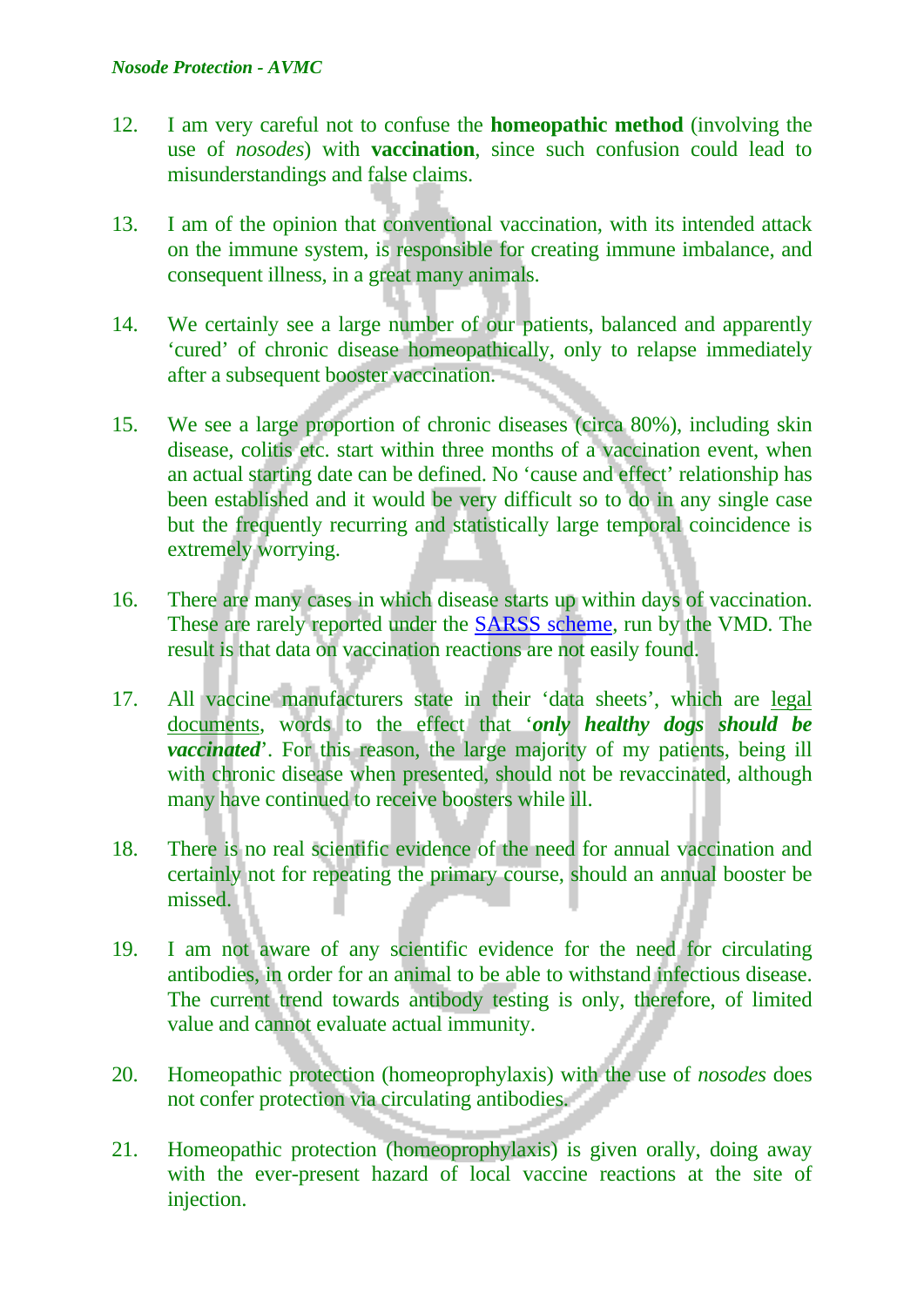- 22. We devise a régime suitable for the species and likely challenge. We modify this in the light of feedback on results of dosing. N.B. This régime and these comments are not transferable to other nosodes, produced by other manufacturers or pharmacies, since each product is different. I am only able to offer opinion on the nosodes I use, since I have no experience of any others.
- 23. I personally would very much welcome a relaxation of the vaccination rules, which would allow homeoprophylactic methods to be accepted, where vaccination certification is currently demanded. In the horse world, British Dressage has now dropped the requirement for a current vaccination certificate. Some venues, however, e.g. Stoneleigh, still require it. There has been no disaster from the relaxation of the rules of dressage competitions.
- 24. Most boarding kennels, behaviour classes, puppy classes etc. will now accept the certificate of supply, relating to homeopathic preventive medication. We know of no disasters following on this policy.
- 25. Insurance companies are now happy to continue to insure both individuals (horses, dogs and cats) and boarding kennels, when homeopathic prevention is used in place of conventional. Most will, however, have an 'exclusion' for losses arising from infection with a vaccinable infectious disease.
- 26. If conventional vaccination were to be proven to cause verifiable damage, in any animal under competition rules or other authority, it would be interesting to know who would be liable, when regulations demand its use.
- 27. Where vaccination is a legal requirement for a [Pet Passport,](http://www.alternativevet.org/pet_passports.htm) for foreign travel, homeopathic methods will not suffice to satisfy the regulations. We therefore advise against taking pets abroad.
- 28. I am very willing to help anyone in researching this subject, provided such projects do not in any way involve animal experimentation or laboratory animals. I have published [guidelines](http://www.alternativevet.org/Research%20Discussion%20Paper%20WS012-07.pdf) for clinical research in homeopathy.
- 29. We are not involved in any analogous discussions in the field of human medicine and these comments are not necessarily applicable in the human context.
- 30. In the 2001 and 2007 Foot & Mouth epizootics and in the 2006 Avian Influenza scare, I have offered clinical trial work, **at my own expense** to